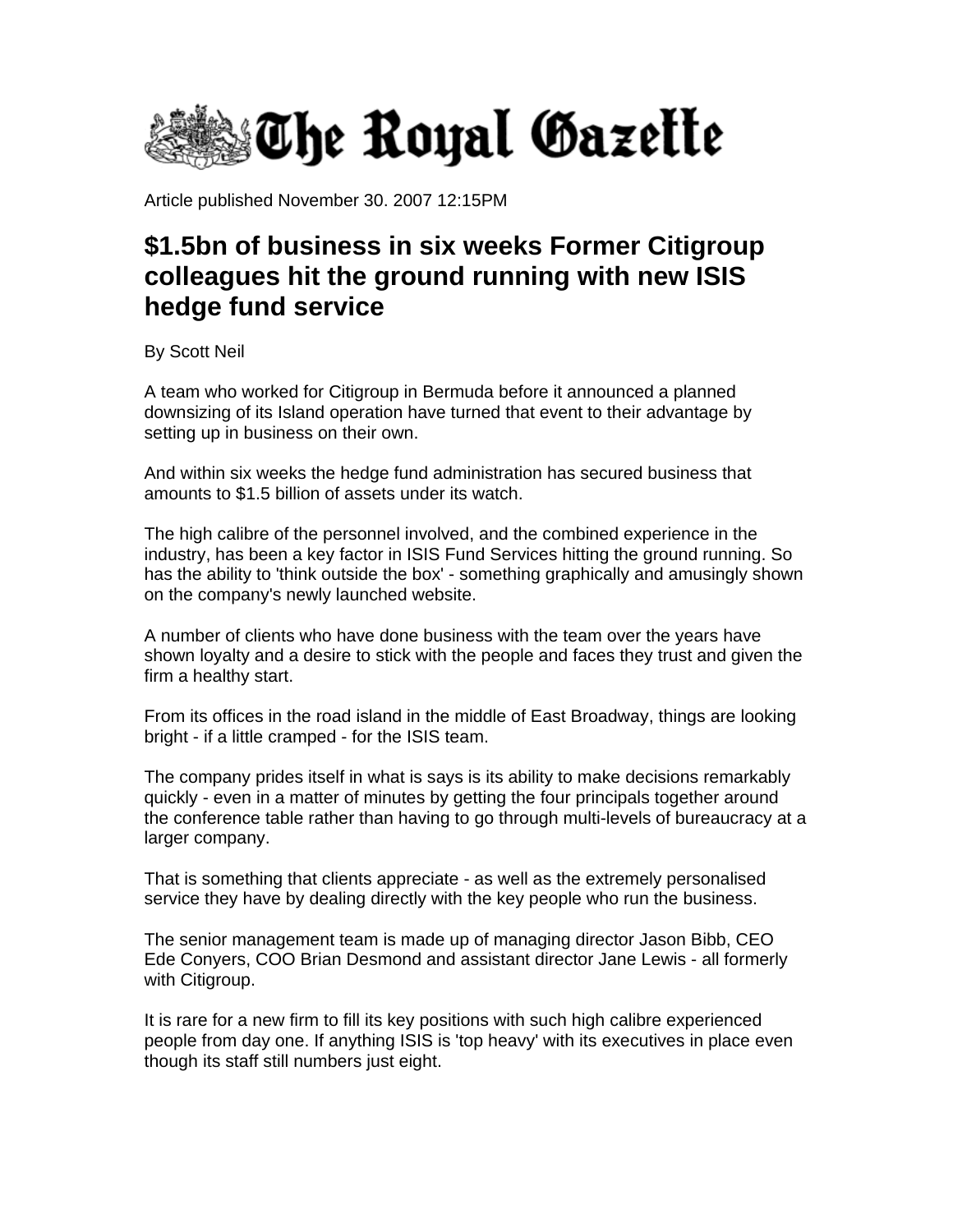Mr. Bibb said: "We have a top-end emphasis. We wanted to bring the best of breed into the business. We have all been in the business of hedge funds, administration and accounting, for a long time."

As a consequence the company has very quickly been able to put in place its base infrastructure and its procedures and controls.

It is also able to make decisions far quicker, as Mr. Bibb explained: "We are able to sit around the table and get answers in five minutes rather than five weeks. That is refreshing. It also means we can grasp opportunities much quicker."

Those are things clients also appreciate, said Ms. Conyers. Indeed, ISIS is picking up clients who were looking for an administration service that was not an "off the shelf" model, but more tailored and niche, according to the team.

It is also picking and choosing which markets it operates in, focusing on those that it deems "add value."

Ms. Conyers believes it is important to build relationships with clients, and that is something that is easier to do when a firm operates in a niche market.

She established Forum Fund Services in 1997, which was acquired by Citigroup in December 2003 and which had assets under administration of \$45 billion when she left Citigroup.

Four of the current ISIS team originally worked for Forum.

Brian Desmond, chief operating officer, said setting up the company since the early summer had been an exciting time. Confidence had been there from the outset, particularly as many clients who heard about the new company being formed indicated they wanted to have put their business continued to be overseen by the team members.

A point picked up by assistant director Jane Lewis, who said: "Clients have seen the quality of the individuals that we have. They do not see us as a big organisation (like Citigroup). The clients we are attracting are those that want to grow with us."

And the speed that things can be done when dealing with a handful of skilled professionals, rather than a large organisation, has not gone unnoticed by clients.

Mr. Desmond said: "They know when they pick up the phone (to us) they are going to get something done immediately. We are finding that the clients are seeing the difference, seeing the better service."

For now the limited space that is shared with joint partner the ISIS Group is just about enough for the company to operate in, although as it expands new locations will be identified.

While the intention is always to have ISIS Fund Services based in Bermuda, spreading its wings to overseas offices is something all four executives envisage.